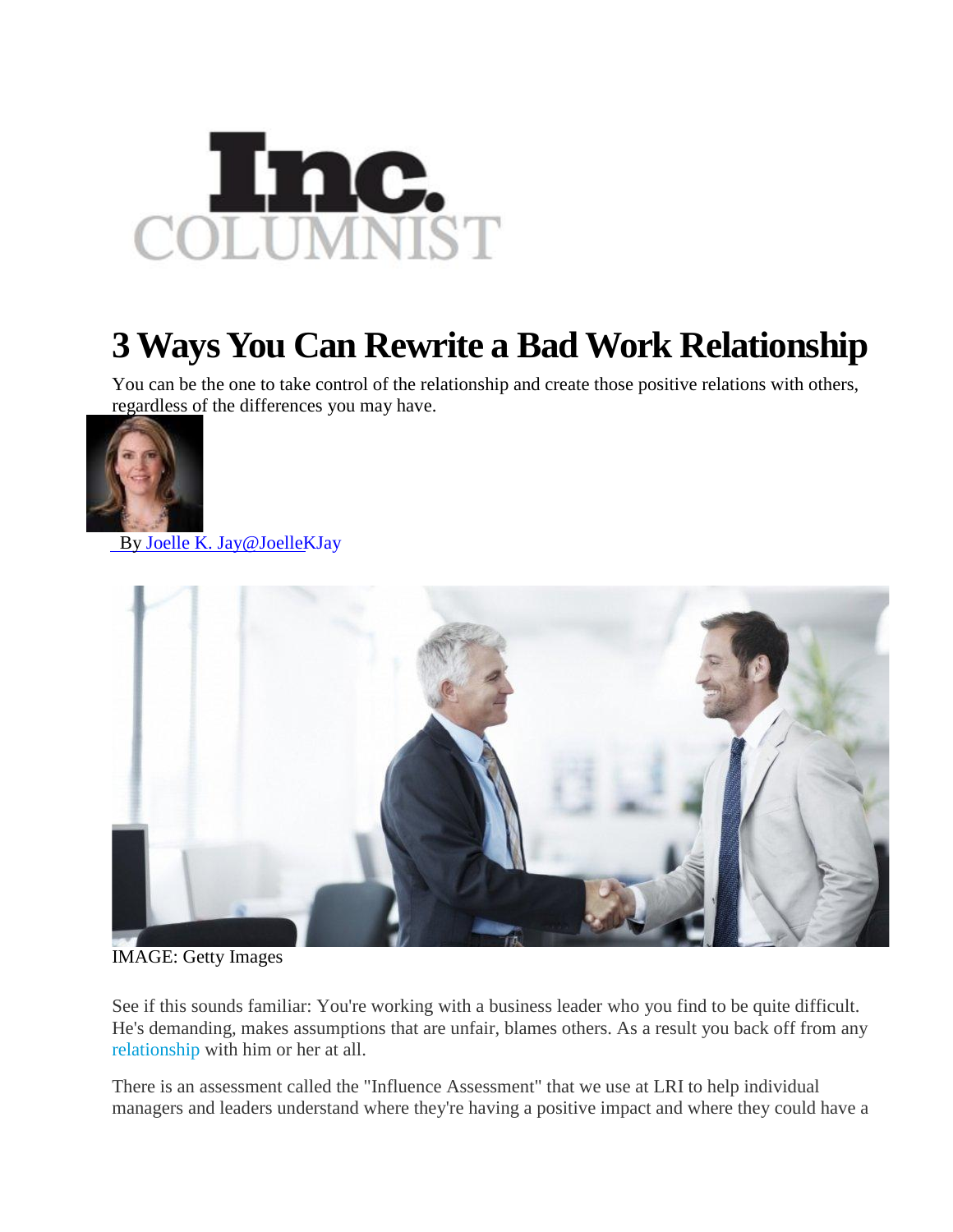positive influence. One of the items on that survey reads: "Has positive relations with others regardless of the differences we may have." What I like about that item is that even though the relationships may be partly out of our control, and even though the differences we have with the other person is certainly out of our control, we have the potential to take control of how positive the relationship is. This means taking active ownership for being the one that makes sure that the relationship is positive.

I recently worked with a client who had the same situation I just described: a work relationship with a demanding, unfair, blaming colleague. When we did her influence assessment and she read the item about taking active responsibility for having positive relationships with others, she realized two things. First, she did not have positive relationship with this person. Second, she had the opportunity to change it by taking the lead in a relationship and change the dynamic. She also realized that this particular gentleman may actually have an influence over her career.

So what do you do to improve a relationship with someone when you think it is not as good as it could be?

## *1. Give yourself the opportunity to reach out.*

I know it takes some courage, and it may not be comfortable to be the one to reach out, but you can certainly do it. Most people respond very favourably to someone coming to them and extending a hand in rewriting a relationship. In some cases we may have to apologize for something, or may have to explicitly start a relationship off on a different foot.

For example, you might say something like this: "Jim, I want to get together with you today, as I understand we started off our last discussion on the wrong note. I would really like to start all over again." Or, "Allan, I wanted to sit down with you because I know I was harsh with you today. I owe you an apology. I realized I reacted too quickly, I was unfair and I am sorry. I hope you will forgive me for that so we can start over."

Swallowing your pride and being the first to reach out can be all it takes to erase mistakes in a relationship and start fresh.

## *2. Assume best intent.*

"Assume best intent" means making an effort to believe that the person opposite you is doing the things he or she does for a good reason. Most people have positive motives. They want to do good and be good, but something may get lost in the implementation. I had a client who couldn't seem to click with her manager. She was a real optimist, her manager was a real pessimist. When my client recognized this dynamic, she was able to take control of her own perspective. She didn't want to apologize for anything, and also didn't want to start the relationship all over again. So she instead chose to assume best intent. That simple shift in perspective helped her see that what came across as criticism from her manager was intended to be helpful feedback, and it helped her to quiet her inner critic.